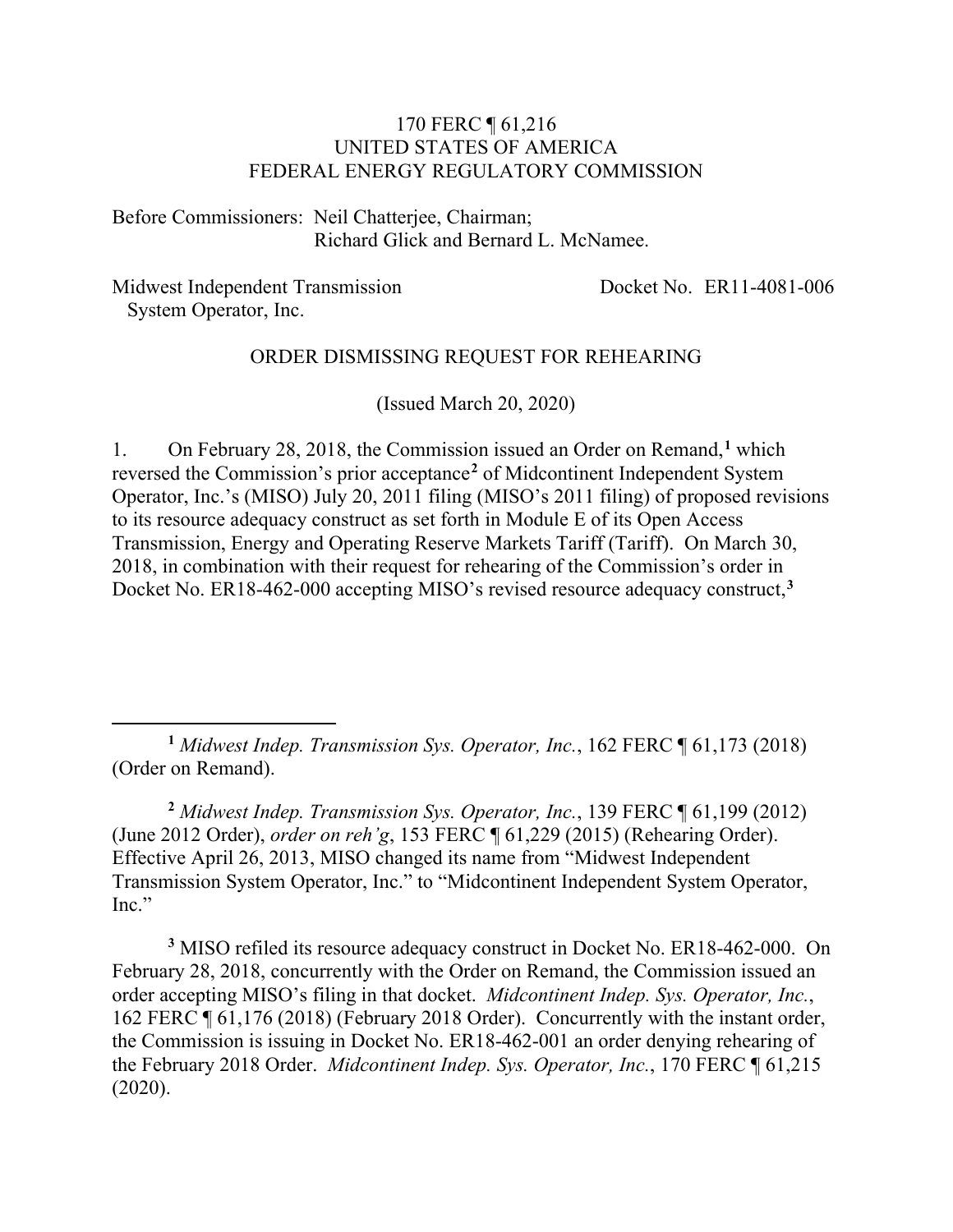Midwest TDUs**[4](#page-1-0)** "conditionally" sought rehearing of the Order on Remand. In this order, we dismiss as moot Midwest TDUs' request for rehearing of the Order on Remand.

# **I. Background**

2. Certain parties to this proceeding filed petitions for review in the United States Court of Appeals for the District of Columbia Circuit (D.C. Circuit), challenging aspects of the Commission's June 2012 Order and the Rehearing Order. On January 6, 2017, the D.C. Circuit granted the Commission's unopposed motion for partial voluntary remand of the record to further consider issues related to section 217 of the Federal Power Act (FPA). **[5](#page-1-1)** On October 30, 2017, the D.C. Circuit granted the Commission's unopposed motion for remand of the entire record in those petitions to permit the Commission to consider the effect that the D.C. Circuit's July 7, 2017 decision in *NRG Power Marketing, LLC. v. FERC***[6](#page-1-2)** might have on those cases.

3. In the Order on Remand, in light of *NRG*, the Commission found that the conditions required in the June 2012 Order and the Rehearing Order could be considered to be major modifications to MISO's 2011 filing.**[7](#page-1-3)** Accordingly, because the Commission could not find MISO's 2011 filing to be just and reasonable without these modifications, the Commission reversed its conditional acceptance of MISO's 2011 filing and rejected MISO's 2011 filing in its entirety. **[8](#page-1-4)**

4. As relevant here, the Commission explained that its rejection of MISO's 2011 filing was based on the court's issuance of *NRG*, and observed that because *NRG* was issued subsequent to the court granting the Commission's request for voluntary remand to

**<sup>5</sup>** 16 U.S.C. § 824q (2018).

<span id="page-1-3"></span><span id="page-1-2"></span><span id="page-1-1"></span>**<sup>6</sup>** 862 F.3d 108 (D.C. Cir. 2017) (*NRG*). In *NRG*, the D.C. Circuit addressed limitations on the Commission's authority to condition acceptance of filings made pursuant to section 205 of the FPA. 16 U.S.C. § 824d.

**<sup>7</sup>** Order on Remand, 162 FERC ¶ 61,173 at PP 3, 14.

<span id="page-1-4"></span>**<sup>8</sup>** *Id.* PP 3, 15.

<span id="page-1-0"></span>**<sup>4</sup>** Midwest TDUs are Conway Corporation, Great Lakes Utilities, Madison Gas and Electric Company, Midwest Municipal Transmission Group, Missouri Joint Municipal Electric Utilities Commission, Missouri River Energy Services, Municipal Energy Agency of Nebraska, City of North Little Rock, Southern Minnesota Municipal Power Agency, and WPPI Energy.